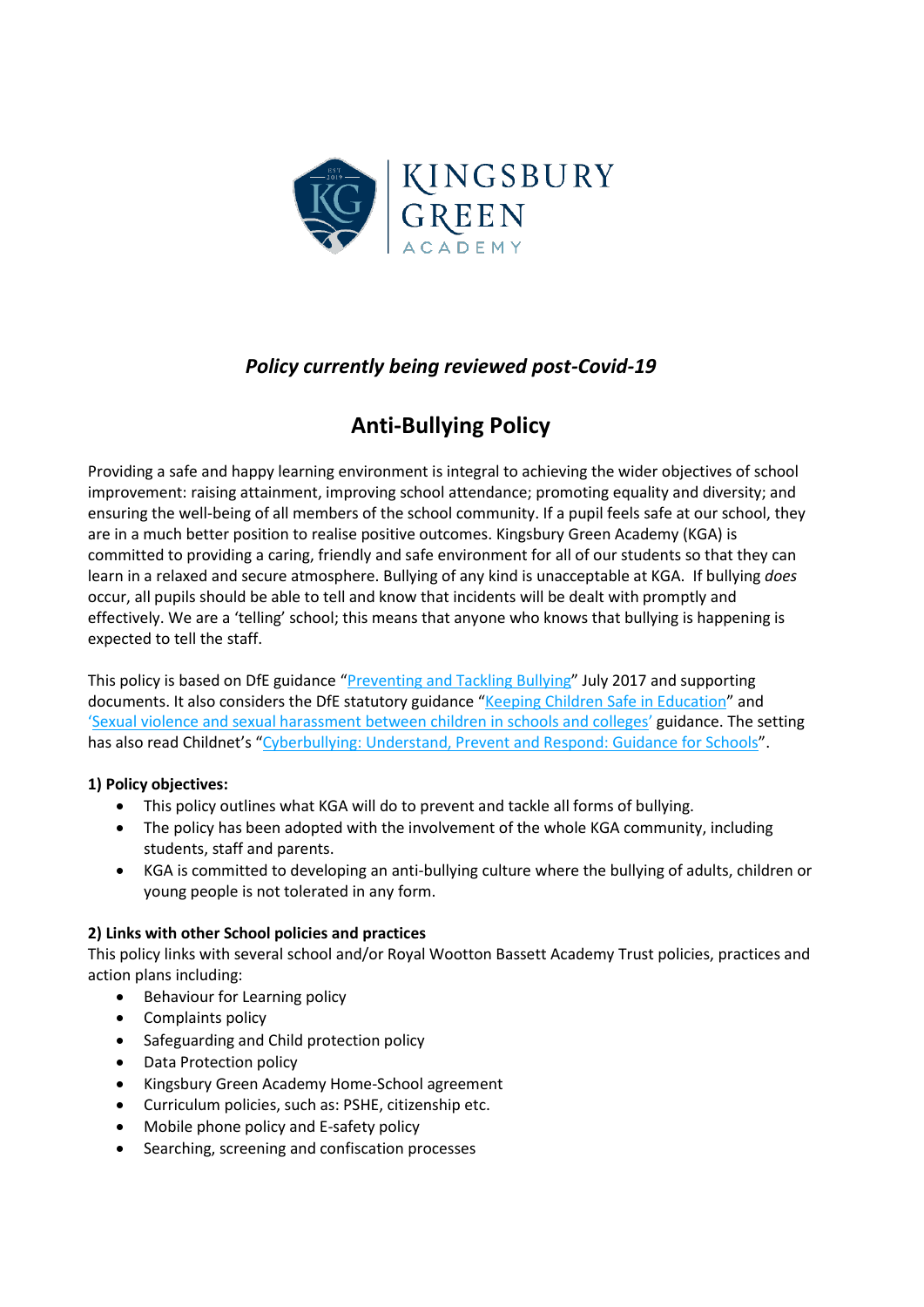#### **3) Links to legislation**

There are several pieces of legislation which set out measures and actions for schools and academies in response to bullying, as well as criminal and civil law. These may include (but are not limited to):

- The Education and Inspection Act 2006, 2011
- The Equality Act 2010
- The Children's Act 2004
- Protection from Harassment Act 1997
- The Malicious Communications Act 1988
- Public Order Act 1986

#### **4) Responsibilities**

It is the responsibility of:

- The Principal to communicate this policy to the school community, to ensure that disciplinary measures are applied fairly, consistently and reasonably, and that a member of the senior leadership team has been identified to take overall responsibility.
- Governors to take a lead role in monitoring and reviewing this policy.
- All staff, including: governors, senior leadership, teaching and non-teaching staff, to support, uphold and implement this policy accordingly.
- Parents/carers to support their children and work in partnership with the school.
- Pupils to abide by the policy.

#### **5) Definition of bullying**

Bullying can be defined as "*behaviour by an individual or a group, repeated over time that intentionally hurts another individual either physically or emotionally*". (DfE "Preventing and Tackling Bullying", July 2017)

Bullying can include name calling, taunting, mocking, making offensive comments; kicking; hitting; taking belongings; producing offensive graffiti; gossiping; excluding people from groups and spreading hurtful and untruthful rumours.

This includes the same unacceptable behaviours expressed online, sometimes called online or cyberbullying. This can include: sending offensive, upsetting and inappropriate messages by phone, text, instant messenger, through gaming, websites, social media sites and apps, and sending offensive or degrading photos or videos.

Bullying is recognised by the school as being a form of peer-on-peer abuse. It can be emotionally abusive and can cause severe and adverse effects on children's emotional development. It is persistent, targeted and consciously carried out.

#### **6) Forms and types of bullying covered by this policy**

Bullying can happen to anyone. This policy covers all types and forms of bullying including:

- Bullying related to physical appearance
- Bullying of young carers, children in care or otherwise related to home circumstances
- Bullying related to physical/mental health conditions
- Physical bullying
- Emotional bullying
- Sexual bullying
- Bullying via technology, known as online or cyberbullying
- Prejudicial bullying (against people/pupils with protected characteristics):
- Bullying related to race, religion, faith and belief and for those without faith
- Bullying related to ethnicity, nationality or culture
- Bullying related to Special Educational Needs or Disability (SEND)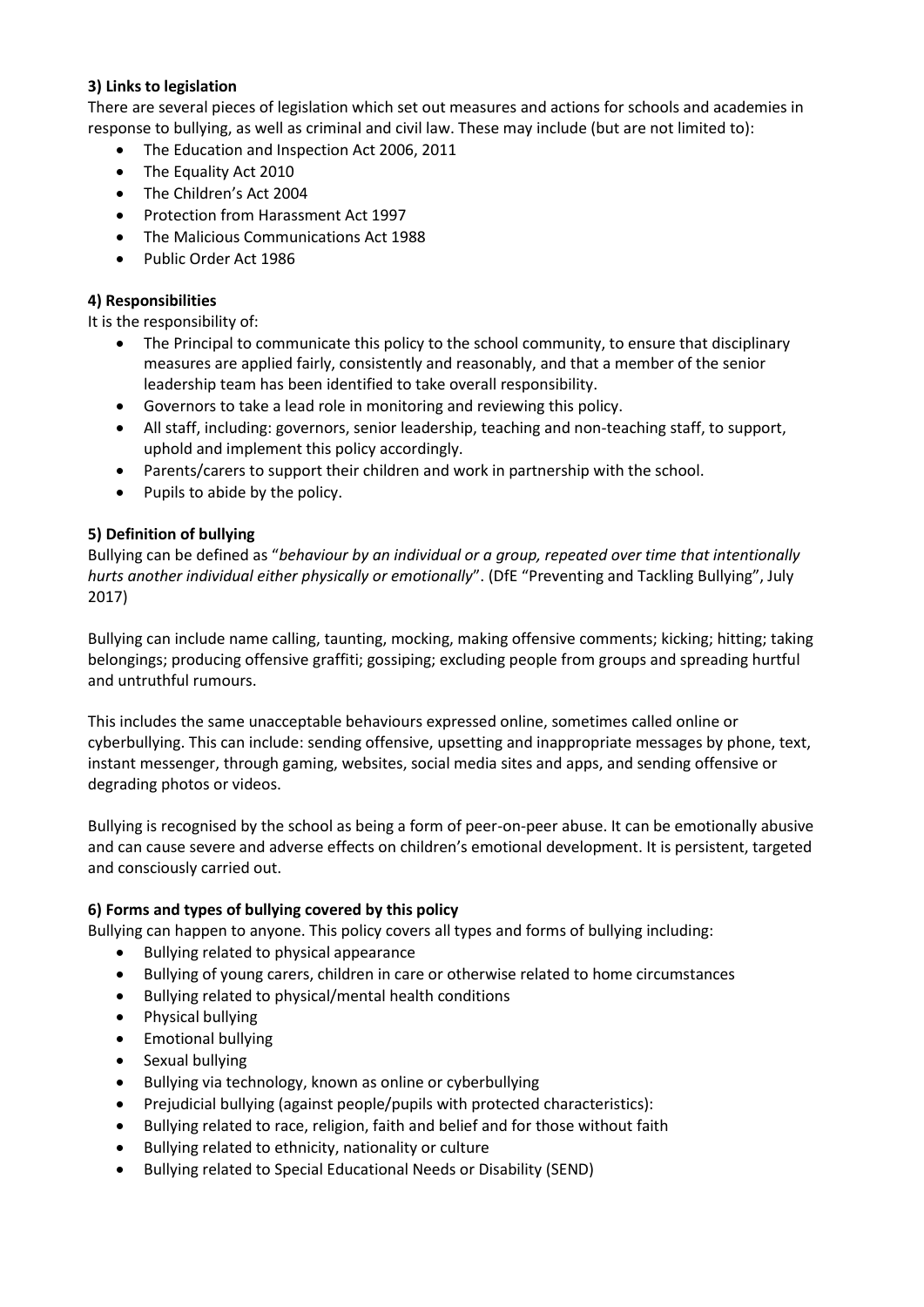- Bullying related to sexual orientation
- Gender based bullying, including transphobic bullying
- Bullying against teenage parents (pregnancy and maternity under the Equality Act)

### **7) School ethos**

The KGA community recognises that all forms of bullying, especially if left unaddressed, can have a devastating and lasting effect on individuals; it can create a barrier to learning and have serious consequences for mental wellbeing. By effectively preventing and tackling bullying, our Academy can help to create a safe and disciplined environment, where our pupils are able to learn and fulfil their potential.

#### *Our Community***:**

- Monitors and reviews our Anti-bullying policy and practice on a regular basis.
- Supports staff to promote positive relationships to help prevent bullying.
- Recognises that some members of our community may be more vulnerable to bullying and its impact than others; this may include children with SEND. Being aware of this will help us to develop effective strategies to prevent bullying from happening and provide appropriate support, if required.
- Will intervene by identifying and tackling bullying behaviour appropriately and promptly.
- Ensures our pupils are aware that bullying concerns will be dealt with sensitively and effectively; that everyone should feel safe to learn and abide by the anti-bullying policy.
- Requires all members of the community to work with the school to uphold this anti-bullying policy.
- Recognises the potential impact of bullying on the wider family of those affected so will work in partnership with parents/carers regarding all reported bullying concerns and will seek to keep them informed at all stages.
- Will deal promptly with grievances regarding the school's response to bullying, in line with our [RWBAT Complaints Policy.](https://www.lawnmanor.org/wp-content/uploads/2019/01/RWBAT-Complaints-FINAL.pdf)
- Seeks to learn from good anti-bullying practice elsewhere.
- Utilises support from the Local Authority and other relevant organisations when appropriate.

### **8) A "telling school"**

To tackle bullying we need to establish an ethos of being an open school. All of our students have an important role in ensuring that our policy is effective by reporting bullying incidents to members of staff. Students should support the school policy by not being bystanders when they see and hear incidents of bullying within the school environment. All students must consider the wishes and feelings of other members of the school community in regard to their own behaviour with specific awareness of how bullying behaviour may adversely affect the emotional well-being of others.

#### **9) Determining whether an issue is "bullying"**

Determining whether conflict is bullying can be particularly challenging at a secondary school level, particularly where cyber-bullying is concerned. Determining whether a situation has bullying characteristics is usually ascertained by doing some preliminary investigation. Answering the following questions can help determine whether a situation is bullying:

a) Is there a power imbalance between the two parties? Is it being exploited?

b) Is there a history to the aggression? Is it ongoing, or a "one off" event? What is the frequency and duration of the interactions?

c) What is the effect of the behaviours on those involved? Is the problem causing great distress?

#### **10) Responding to bullying**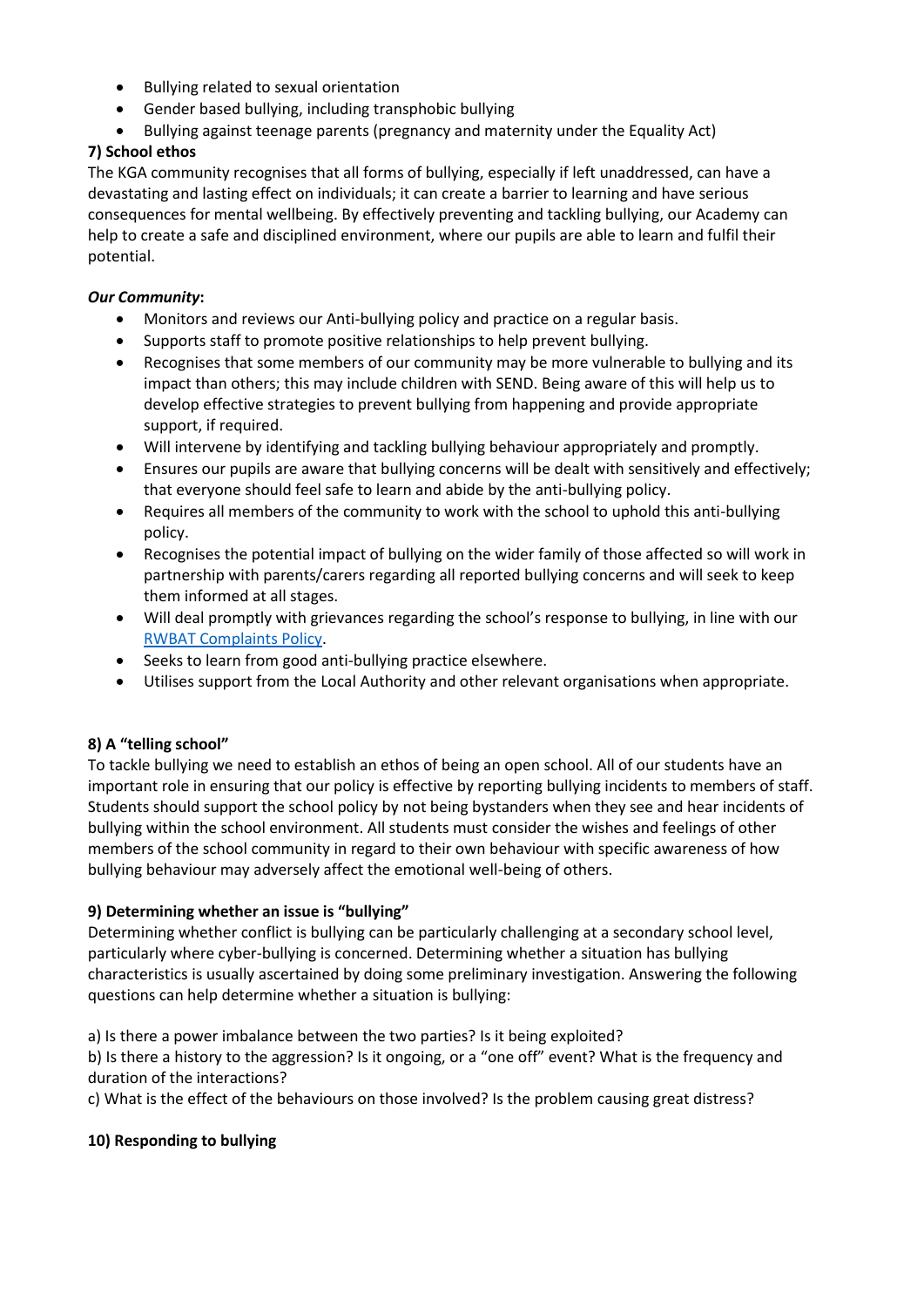Whenever staff are made aware of an issue of bullying, or unpleasantness occurring between students at KGA, they have a duty to ensure that it is tackled and recorded. It is the responsibility of all staff to take any report of such incidents seriously, but it is not the responsibility of the classroom teacher to deal with the incident themselves. Such incidents should be passed on to the pastoral team (either a HOKS or PSA) to begin with. Tutors of relevant students may also become involved, as well as wider stakeholders where appropriate, such as the SENCO if involving students with special educational needs, or Team Safe if the incident becomes a safeguarding matter. The pastoral team will decide whether such individuals are required to help deal with the incident.

When an issue of bullying or unpleasantness is reported, the bullying intervention procedure should be followed (see Appendix 1), using the bullying management system as a guide for appropriate intervention (see Appendix 2). Some forms of bullying are illegal and should be reported to the police. These include:

- violence or assault
- theft
- repeated harassment or intimidation, for example name calling, threats and abusive phone calls, emails or text messages
- hate crimes

The School will also always consider the need for reasonable adjustments for all students with disabilities and statements of special education needs where appropriate, with specialist consideration for students on the SEN Code of Practice. The SENCO will be consulted if specialist advice is required to inform an action or outcome.

Consequences, as identified within the school's Behaviour Policy, and support, will be implemented in consultation with parties concerned. It is not KGA policy to discuss sanctions with parents or carers of other pupils. Where the bullying of, or by, pupils takes place off-site, or outside of normal school hours (including cyberbullying), the school will ensure that the concern is fully investigated, if appropriate or relevant. If required, the DSL will collaborate with other education providers. Appropriate action will be taken, including providing support and implementing sanctions here at KGA, in accordance with this policy and our Behaviour Policy, if appropriate. Responsibility for supervising behaviour and interaction with others (in person or on-line) falls to parents and carers outside of school hours.

A clear and precise account of bullying incidents will be recorded and retained by school staff, in accordance with existing procedures. This will include recording appropriate details regarding decisions and action taken, where appropriate.

When dealing with issues of cyberbullying, the school may contact the service provider and the police, if necessary, and work with them to prevent the incident from spreading/assist in removing offensive or upsetting material from circulation. This may include:

Support reports to a service provider to remove content if those involved are unable to be identified or if those involved refuse to or are unable to delete content.

Confiscating and searching pupils' electronic devices, such as mobile phones, in accordance with the law and the school's searching and confiscation policy, as detailed in the Behaviour Policy.

Requesting the deletion of locally-held content and content posted online if they contravene KGA's behavioural policies.

Inform the police if a criminal offence has been committed.

### *Supporting pupils*

*Pupils who have been bullied will be supported by:* 

• Reassuring the pupil and providing continuous pastoral support.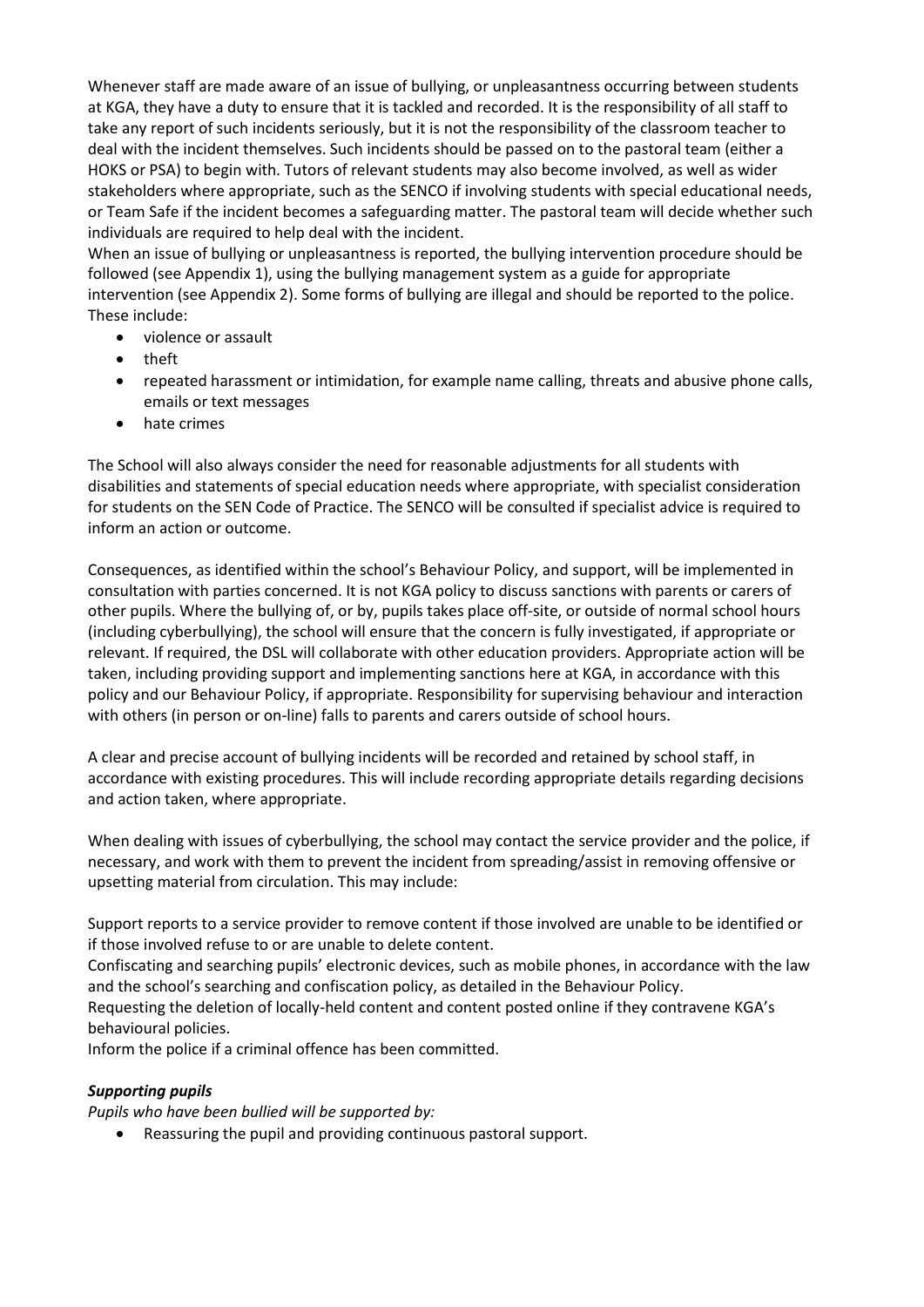- Tracking instances of bullying via a separate Student Account form to accurately track incidents and monitor any patterns or themes.
- Offering time conscious opportunities to discuss the experience with a member of the Pastoral team, the Designated Safeguarding Lead, or a member of staff of their choice (where possible and/or practical).
- Being advised to keep a record of the bullying as evidence and discuss how respond to concerns and build resilience as appropriate.
- Working towards restoring self-esteem and confidence.
- Providing ongoing support; this may include: working and speaking with staff, offering formal counselling, engaging with parents and carers.
- Where necessary, working with the wider community and local/national organisations to provide further or specialist advice and guidance; this could include support through Early Help or Specialist Children's Services, or support through the Child and Adolescent Mental Health Service (CAMHS).

#### *Pupils who have perpetrated bullying will be helped by:*

- Discussing what happened, establishing the concern and the need to change.
- Informing parents/carers to help change the attitude and behaviour of the child.
- Providing appropriate education and support regarding their behaviour or actions.
- If online, requesting that content be removed and reporting accounts/content to service provider.
- Sanctioning, in line with school behaviour/discipline policy; this may include official warnings, detentions, removal of privileges (including online access when encountering cyberbullying concerns), and fixed-term exclusions.
- Where necessary, working with the wider community and local/national organisations to provide further or specialist advice and guidance; this may include involvement from the Police or referrals to Early Help, Specialist Children's Services, or the Child and Adolescent Mental Health Service (CAMHS).

#### *Supporting adults*

• Our school takes measures to prevent and tackle bullying among pupils; however, it is equally important to recognise that bullying of adults, including staff and parents, whether by pupils, parents or other staff members, is unacceptable. This is addressed in the staff Code of Conduct and Whistle-blowing procedures.

#### **11) Preventing bullying**

#### *Environment*

The whole KGA community will:

- Create and support an inclusive environment which promotes a culture that reflects our values of confidence, creativity, courage, conscientious and consideration of others.
- Recognise that bullying can be perpetrated or experienced by any member of the community, including adults and children (peer-on-peer abuse).
- Recognises the potential for children with protected characteristics to be disproportionally impacted by bullying and will implement additional pastoral support as required.
- Openly discuss differences between people that could motivate bullying, such as: children with different family situations, such as looked after children or those with caring responsibilities, religion, ethnicity, disability, gender, sexuality or appearance related difference.
- Challenge practice and language (including 'banter') which does not uphold the KGA values
- Be encouraged to use technology, especially mobile phones and social media, positively and responsibly.
- Work with staff, the wider community and outside agencies to prevent and tackle concerns including all forms of prejudice-driven bullying.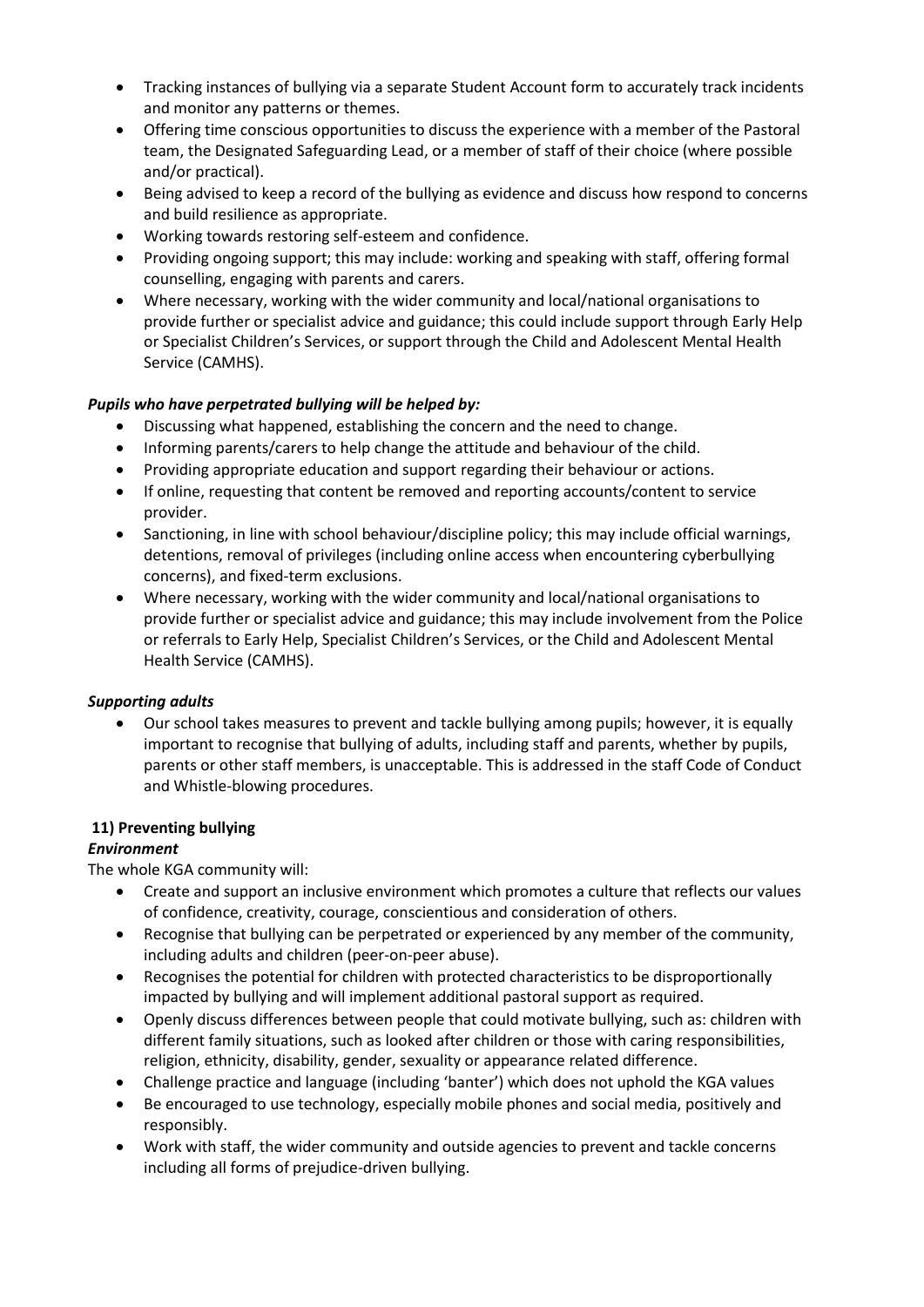- Actively create "safe spaces" for vulnerable children and young people; providing high levels of staff supervision during unstructured times.
- Celebrate success and achievements to promote and build a positive educational ethos.

#### *Policy and Support*

The whole KGA community will:

- Provide a range of approaches for pupils, staff and parents/carers to access support and report concerns.
- Regularly update and evaluate our practice to consider the developments of technology and provide up-to-date advice and education to all members of the community regarding positive online behaviour.
- Take appropriate, proportionate and reasonable action, in line with existing policies, for any bullying bought to the school's attention, which involves or affects pupils, even when they are not on our premises; for example, when on educational excursions, or online, etc.
- Implement appropriate disciplinary sanctions; the consequences of bullying will reflect the seriousness of the incident, so that others see that bullying is unacceptable.
- Use a variety of techniques to resolve the issues between those who bully, and those who have been bullied.

#### *Education and Training*

The KGA community will:

- Train all staff, including: teaching staff, support staff (e.g. administration staff, lunchtime support staff and site support staff) and pastoral staff, to identify all forms of bullying and take appropriate action, following the school's policies and procedures, including recording and reporting incidents.
- Consider a range of opportunities and approaches for addressing bullying throughout the curriculum and other activities, such as: through displays, assemblies, peer support, student voice, PSHE Days etc.
- Collaborate with other local educational settings as appropriate, and during key times of the year, for example, during transition.
- Ensure anti-bullying has a high profile throughout the year, reinforced through key opportunities such as a focus week and personal development time
- Provide systematic opportunities to develop pupils' social and emotional skills, including building their resilience and self-esteem.
- Create a whole school anti-bullying charter given special focus at start of academic year, found in every classroom

#### *Parents and Carers*

It is expected that the responsibility of parents and carers involves:

- Checking your child's phone/social media accounts regularly. Remember pupils of a certain age should not have access to most social media applications; NSPCC guidance can be found [here.](https://www.net-aware.org.uk/networks/?order=title)
- Consider limiting access (temporarily) to mobile devices and gaming consoles (victim & perpetrator) at home if the situation is linked to social media, phone calls, gaming or messages.
- Working with the school. Remember that there are two sides to every story in most cases, no adults are present when these issues occur and so we need to judge a best-fit scenario to decide an outcome.
- Behaving appropriately via social media e.g. not joining in comments on Facebook
- Reporting not retorting.
- Raising concerns with the school in a timely manner, rather than waiting for a prolonged period of time before informing staff.
- Supporting consequences and/or advice given by the school, in line with our behaviour policy.
- Not keeping children off school if there is an issue.
- Not taking phone calls during the day from your child tell them to speak to their Head of Key Stage or another member of staff.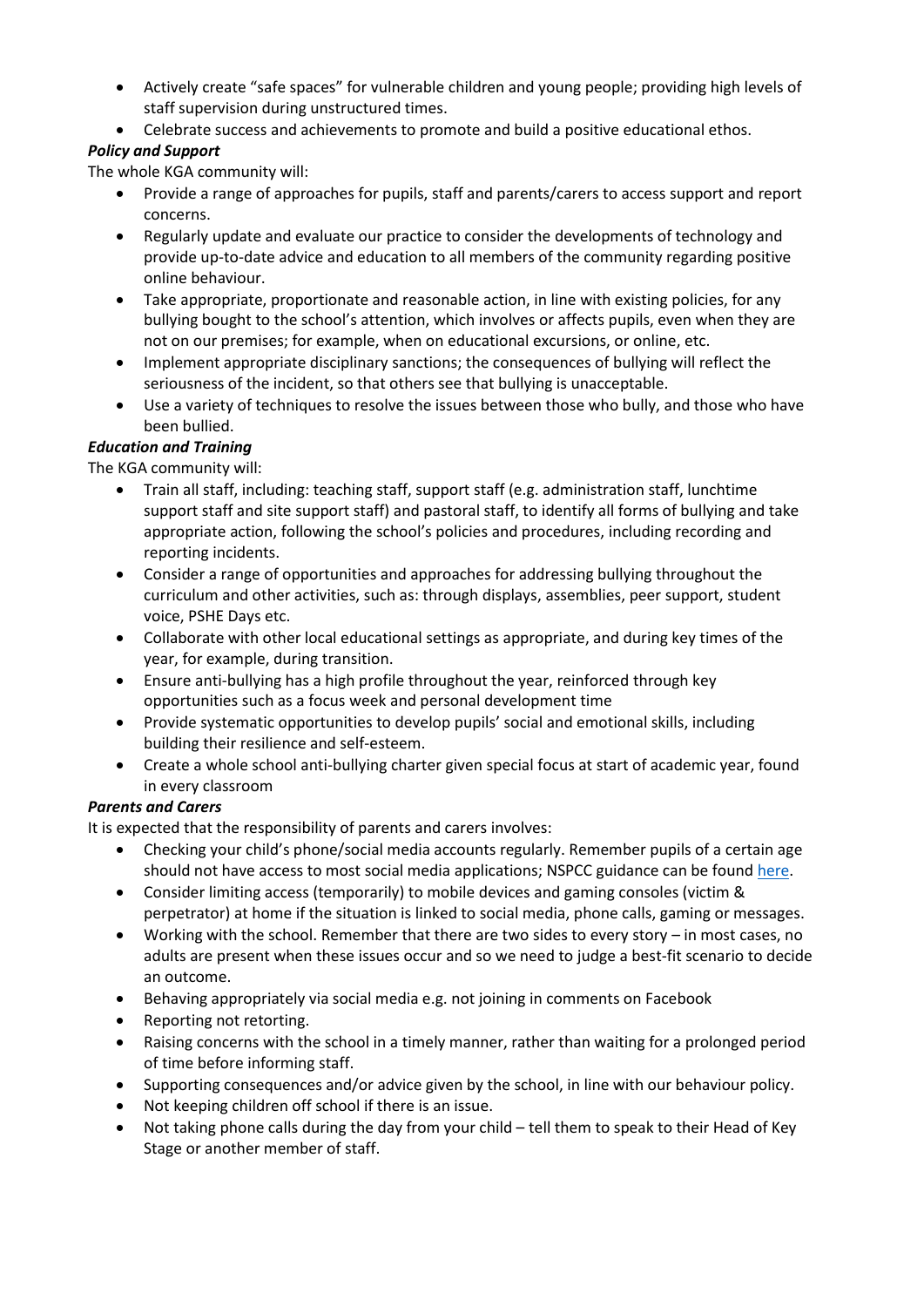#### **12) Involvement of pupils**

*We will:* 

- Involve pupils in policy writing and decision making, to ensure that they understand the Academy's approach and are clear about the part they play in preventing bullying.
- Regularly canvas children and young people's views on the extent and nature of bullying.
- Ensure that all pupils know how to express worries and anxieties about bullying.
- Ensure that all pupils are aware of the range of sanctions which may be applied against those engaging in bullying.
- Involve pupils in anti-bullying campaigns at a national and international level, as well as embedding messages in the wider curriculum
- Utilise student voice in providing pupil-led education and support.
- Publicise the details of internal support, as well as external helplines and websites.
- Offer support to pupils who have been bullied and to those who are bullying to address the problems they have.

#### **13) Involvement and liaison with parents and carers**

*We will:* 

- Take steps to involve parents and carers to develop policies and procedures, to ensure they are aware that KGA does not tolerate any form of bullying.
- Make sure that key information about bullying (including policies, named points of contact and support from partner agencies) is available to parents/carers in a variety of formats, including via the school website.
- Ensure all parents/carers know who to contact if they are worried about bullying and where to access independent advice.
- Offer various Parents' forum to support parents/carers in protecting/nurturing their children
- Work with all parents/carers and the local community to address issues beyond the Academy gates that give rise to bullying.
- Encourage parents to work with the school to role model positive behaviour for pupils, both on and offline.
- Ensure all parents/carers know about our complaints procedure and how to use it effectively, to raise concerns in an appropriate manner.

•

### **14) Monitoring and review: putting policy into practice**

- The school will ensure that they regularly monitor and evaluate mechanisms to ensure that the policy is being consistently applied.
- The Headteacher will be informed of bullying concerns, as appropriate.
- The Assistant Headteacher responsible for anti-bullying will report on a regular basis to the Local Governing Body on incidents of bullying, including outcomes.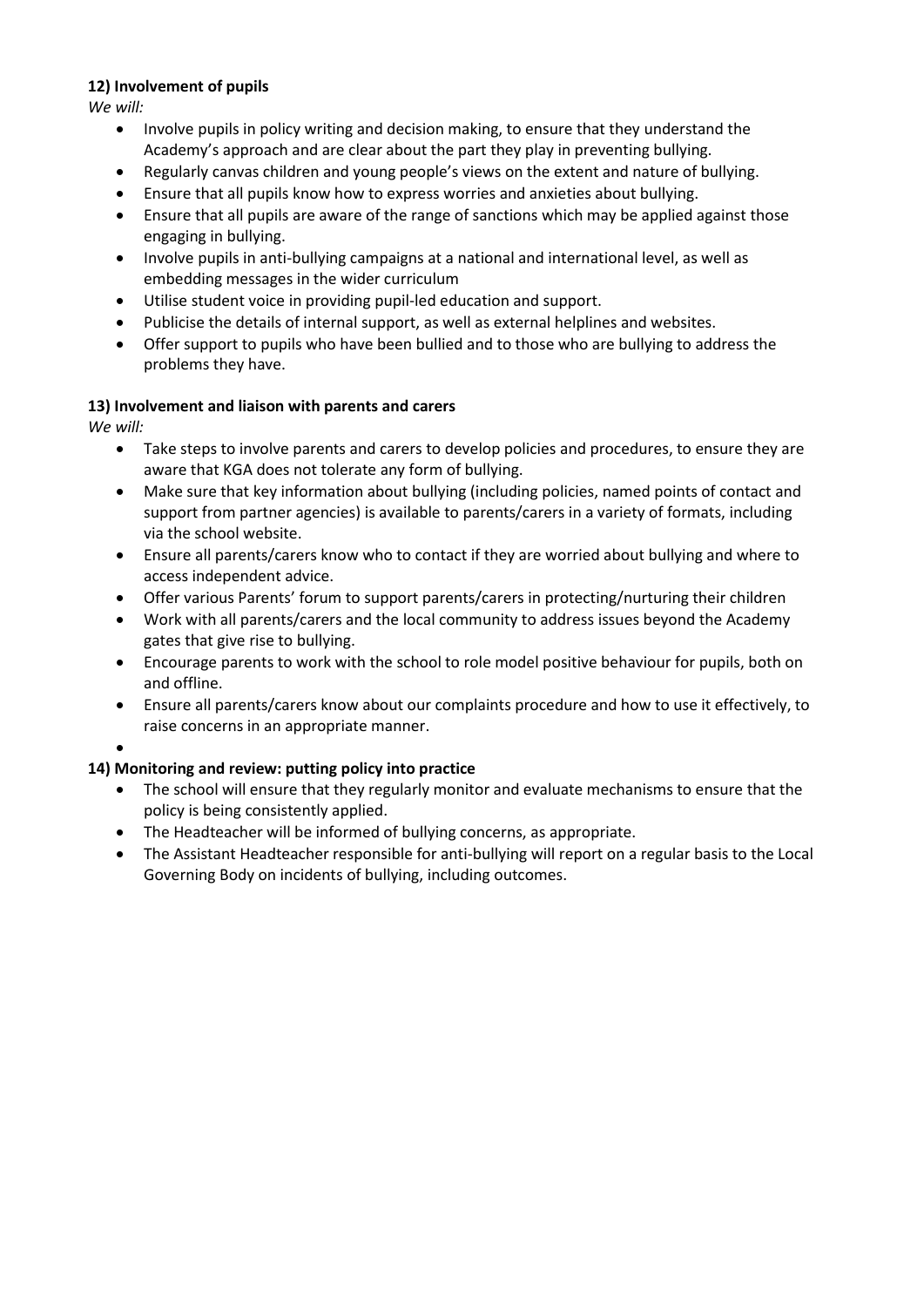#### **Appendices Appendix 1- Bullying Intervention Procedure**



#### **Deciding on best course of action:**

Look over bullying intervention ladder to decide which level or intervention is most appropriate

Applying the appropriate level to the situation, decide on the best course of action for dealing with the situation.

#### **Intervening:**

Ensure all people are spoken to, individually where possible, and that clarity of decisions and reasons behind them are given.

Inform relevant staff of actions/outcomes to ensure strong communication and appropraite follow up

File incident and action on CPOMS



Once these interventions have been applied, and the situation resolved to a satisfactory manner, record the incident in the bullying log

Check in with the victim within 2 weeks to check on how situation has changed/developed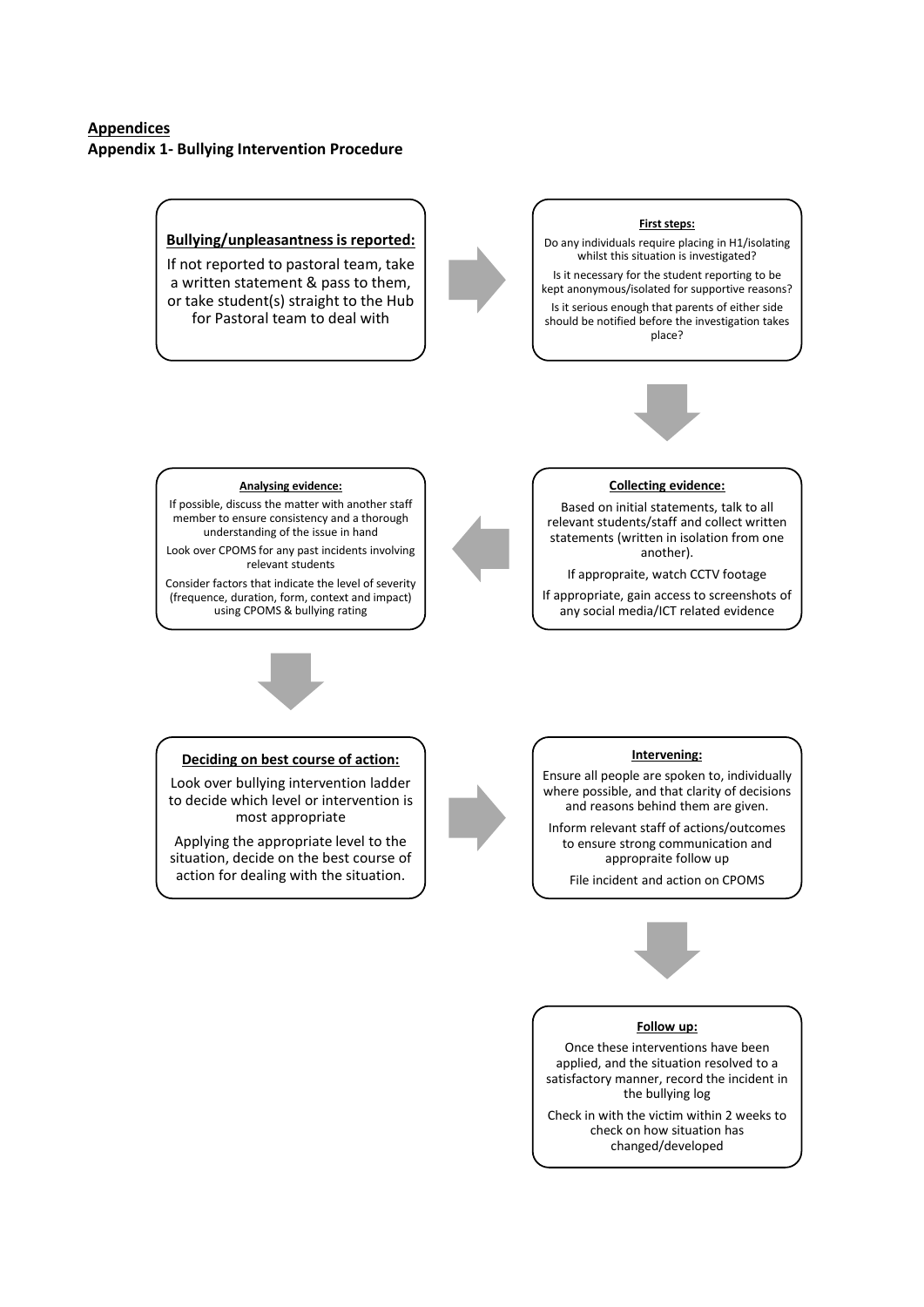**incident)**

*ways.*

#### **First-time offence (one-off First-time offence (multiple incidents)**

*An incident of unplesantness has occurred, either in a single direction or both There have been various incidents (either in a single direction or both ways), but this student has not been involved in such issues before.*

**Second-time offence (one-off incidents)**

*Student has been involved in an incident of unpleasantness before, but intevetnion occurs at a time of a further, isolated incident, either with the previously involved students, or a different individual/group*

*.*

**Second-time offence (multiple incidents)** *Student has been involved in an issue of unpleasantness before, and on this occasion there have been* 

*various incidents involved in the* 

*issue.*

**Multiple, repeated offences (either at an individual, group, or multiples of both)** *Student has received intervention on more than one occasion for previous issues* 

*of unpleasant behaviour/bullyi*

*ng.*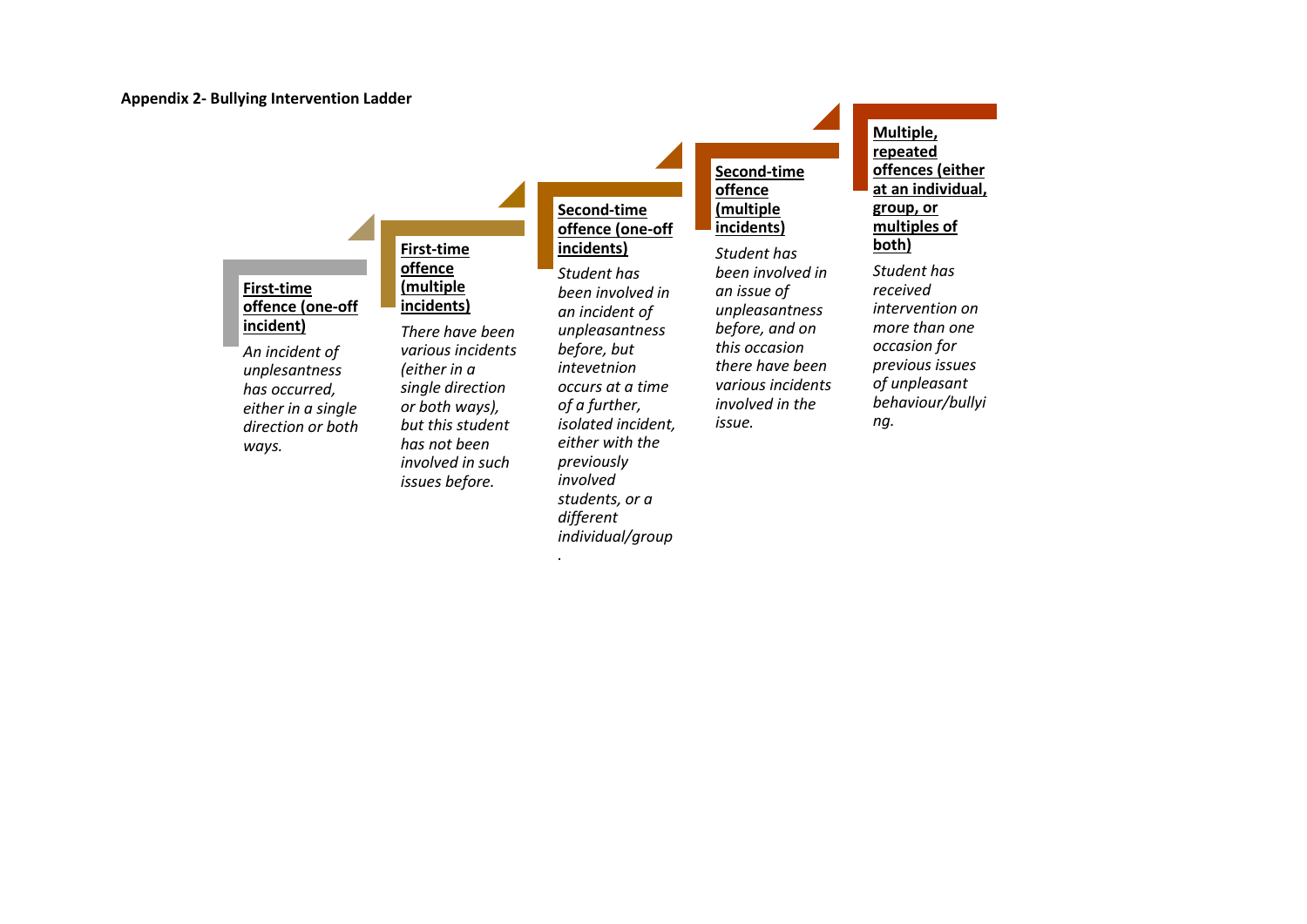| Regardless of the ladder, each case must consider the factors that indicate the level of severity (frequency, duration form, context and impact) before<br>deciding on which actions are most appropriate. |                                                                    |                                                                                                                       |                                                                                                                                                                       |                                               |  |  |  |  |
|------------------------------------------------------------------------------------------------------------------------------------------------------------------------------------------------------------|--------------------------------------------------------------------|-----------------------------------------------------------------------------------------------------------------------|-----------------------------------------------------------------------------------------------------------------------------------------------------------------------|-----------------------------------------------|--|--|--|--|
| ALWAYS- Phone parents. Record on CPOMS. Inform relevant teachers & check in with student for follow-up.                                                                                                    |                                                                    |                                                                                                                       |                                                                                                                                                                       |                                               |  |  |  |  |
| No-blame meeting                                                                                                                                                                                           | No-blame meeting<br>Use of behaviour system<br>(traditionally ASD) | No-blame meeting<br>Use of behaviour system<br>(traditionally day in H1)<br>Parental meeting<br>Curriculum/TT changes | No-blame meeting<br>Use of behaviour system<br>(traditionally day in H1)<br>Fixed-term exclusion<br>Parental meeting<br>Curriculum/TT changes<br>Anti-bullying course | Fixed-term exclusion<br>Curriculum/TT changes |  |  |  |  |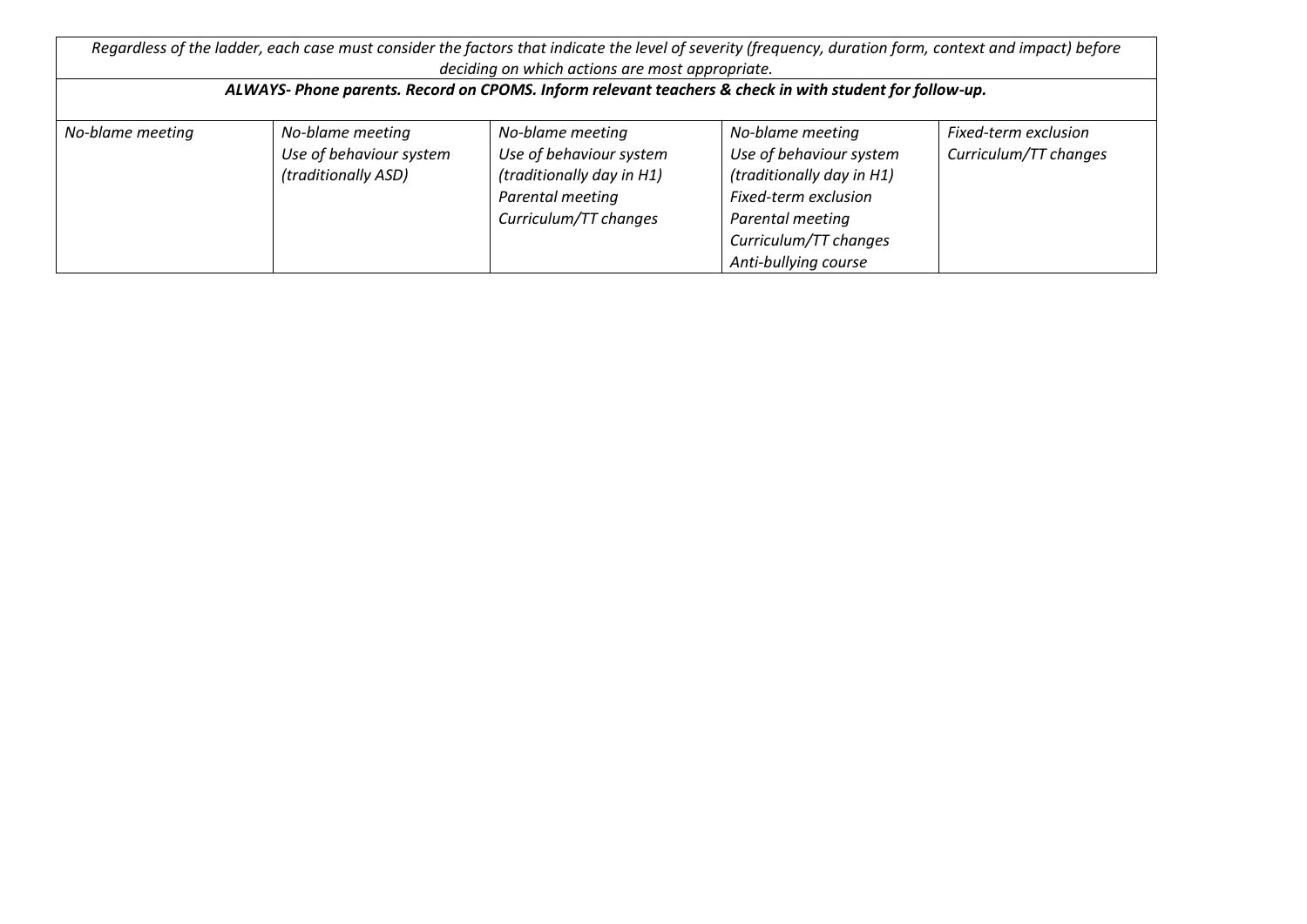## Appendix 3- Incident reporting form & intervention log



# **INCIDENT REPORT**



| Who was involved in the incident?                                                |                                                                                                                      |  |  |  |  |  |  |
|----------------------------------------------------------------------------------|----------------------------------------------------------------------------------------------------------------------|--|--|--|--|--|--|
|                                                                                  |                                                                                                                      |  |  |  |  |  |  |
| Who witnessed the incident?                                                      |                                                                                                                      |  |  |  |  |  |  |
|                                                                                  |                                                                                                                      |  |  |  |  |  |  |
| Where and when did the incident take place?                                      |                                                                                                                      |  |  |  |  |  |  |
|                                                                                  |                                                                                                                      |  |  |  |  |  |  |
|                                                                                  |                                                                                                                      |  |  |  |  |  |  |
| What happened? How did the incident affect you?                                  |                                                                                                                      |  |  |  |  |  |  |
| ,我们也不会有什么。""我们的人,我们也不会有什么?""我们的人,我们也不会有什么?""我们的人,我们也不会有什么?""我们的人,我们也不会有什么?""我们的人 |                                                                                                                      |  |  |  |  |  |  |
|                                                                                  | ,我们也不会有什么。""我们的人,我们也不会有什么?""我们的人,我们也不会有什么?""我们的人,我们也不会有什么?""我们的人,我们也不会有什么?""我们的人                                     |  |  |  |  |  |  |
|                                                                                  |                                                                                                                      |  |  |  |  |  |  |
|                                                                                  | <u> 1989 - Johann Stoff, amerikansk politiker (d. 1989)</u>                                                          |  |  |  |  |  |  |
|                                                                                  | <u> 1999 - Johann John Stone, mars and de la provincia de la provincia de la provincia de la provincia de la pro</u> |  |  |  |  |  |  |
|                                                                                  |                                                                                                                      |  |  |  |  |  |  |
|                                                                                  |                                                                                                                      |  |  |  |  |  |  |
|                                                                                  |                                                                                                                      |  |  |  |  |  |  |
|                                                                                  |                                                                                                                      |  |  |  |  |  |  |
|                                                                                  |                                                                                                                      |  |  |  |  |  |  |
|                                                                                  |                                                                                                                      |  |  |  |  |  |  |
|                                                                                  |                                                                                                                      |  |  |  |  |  |  |
|                                                                                  |                                                                                                                      |  |  |  |  |  |  |
| "This is a true account<br>of the incident" (sign):                              |                                                                                                                      |  |  |  |  |  |  |
|                                                                                  |                                                                                                                      |  |  |  |  |  |  |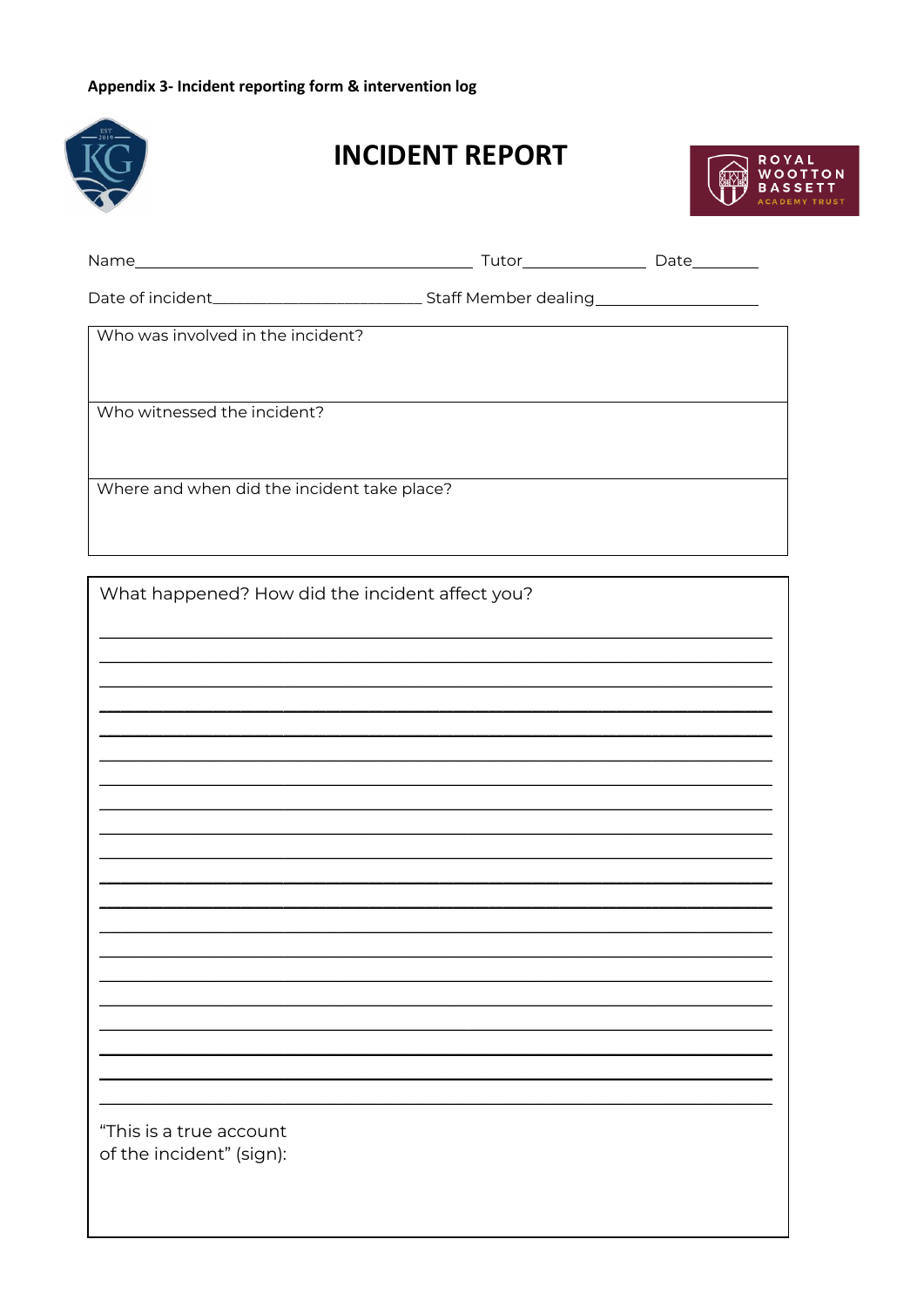

# **INCIDENT INTERVENTION**



| Students involved               |                                                                                                                                          |        |                                     |    |    |    |
|---------------------------------|------------------------------------------------------------------------------------------------------------------------------------------|--------|-------------------------------------|----|----|----|
| Staff involved                  |                                                                                                                                          |        |                                     |    |    |    |
| Dates of incident(s)            |                                                                                                                                          |        |                                     |    |    |    |
| Key details                     |                                                                                                                                          |        |                                     |    |    |    |
| Place on intervention<br>ladder |                                                                                                                                          | $\Box$ | L2                                  | L3 | L4 | L5 |
| Interventions applied           | Phone calls home<br>No blame meeting<br><b>ASD</b><br>H1<br><b>FTE</b><br>Curriculum/TT changes Anti-bullying awareness course<br>Other: |        | Lunch detention<br>Parental meeting |    |    |    |
| Outcome                         |                                                                                                                                          |        |                                     |    |    |    |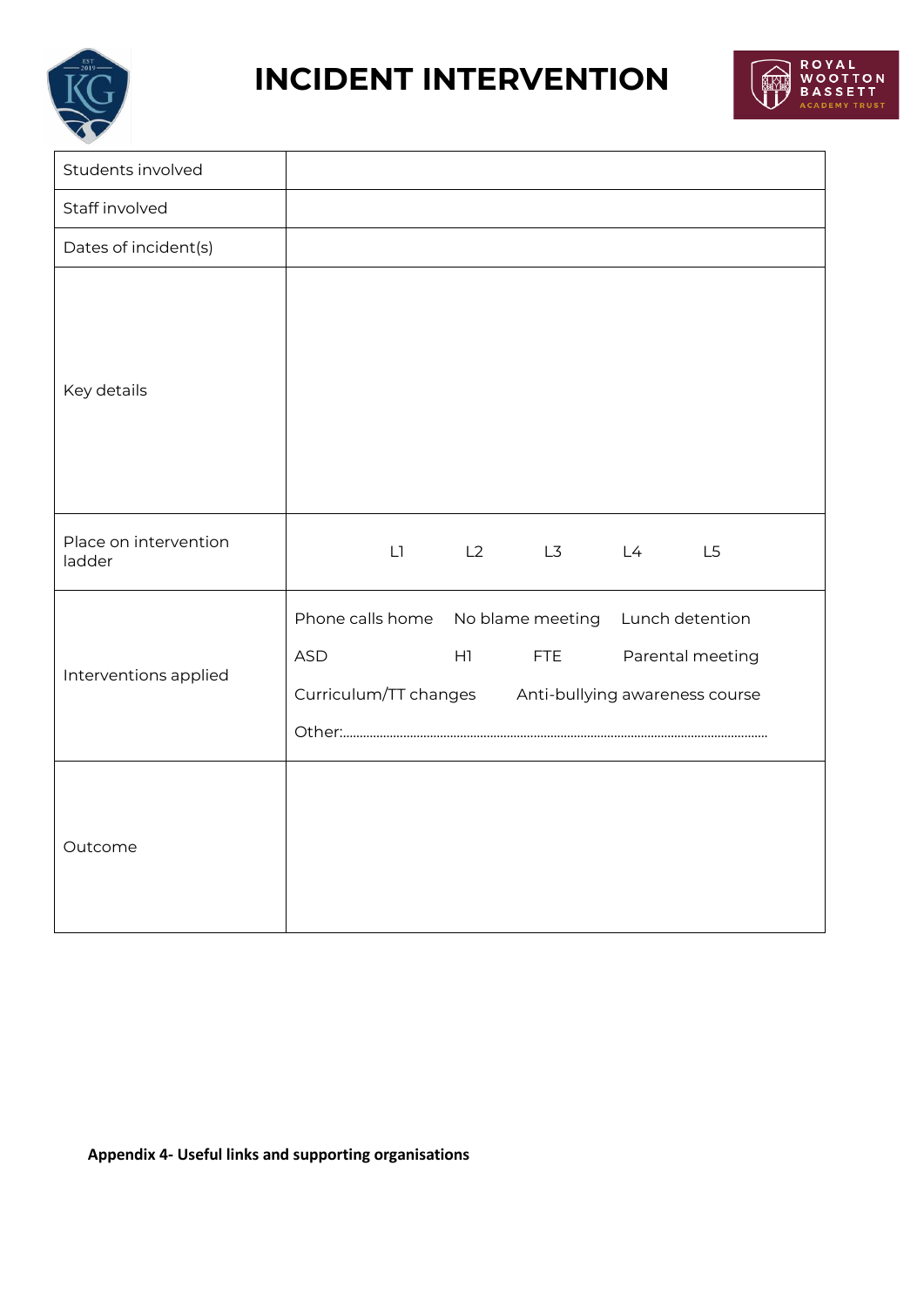- Anti-Bullying Alliance: [www.anti-bullyingalliance.org.uk](http://www.anti-bullyingalliance.org.uk/)
- Childline: [www.childline.org.uk](http://www.childline.org.uk/)
- Family Lives: [www.familylives.org.uk](http://www.familylives.org.uk/)
- Kidscape: [www.kidscape.org.uk](http://www.kidscape.org.uk/)
- MindEd: [www.minded.org.uk](http://www.minded.org.uk/)
- NSPCC: [www.nspcc.org.uk](http://www.nspcc.org.uk/)
- PSHE Association: [www.pshe-association.org.uk](http://www.pshe-association.org.uk/)
- Restorative Justice Council: [www.restorativejustice.org.uk](http://www.restorativejustice.org.uk/)
- The Diana Award: [www.diana-award.org.uk](http://www.diana-award.org.uk/)
- Victim Support: [www.victimsupport.org.uk](http://www.victimsupport.org.uk/)
- Young Minds: [www.youngminds.org.uk](http://www.youngminds.org.uk/)
- Young Carers: [www.youngcarers.net](http://www.youngcarers.net/)
- The Restorative Justice Council:
- [www.restorativejustice.org.uk/restorative-practice-schools](http://www.restorativejustice.org.uk/restorative-practice-schools)

#### **SEND**

- Changing Faces: [www.changingfaces.org.uk](http://www.changingfaces.org.uk/)
- Mencap: [www.mencap.org.uk](http://www.mencap.org.uk/)
- Anti-Bullying Alliance Cyberbullying and children and young people with SEN and disabilities:
- www.cafamily.org.uk/media/750755/cyberbullying and send module final.pdf
- DfE: SEND code of practice:
- [www.gov.uk/government/publications/send-code-of-practice-0-to-25](https://www.gov.uk/government/publications/send-code-of-practice-0-to-25)

#### **Cyberbullying**

- Childnet: [www.childnet.com](http://www.childnet.com/)
- Internet Watch Foundation: [www.iwf.org.uk](http://www.iwf.org.uk/)
- Think U Know: [www.thinkuknow.co.uk](http://www.thinkuknow.co.uk/)
- UK Safer Internet Centre: [www.saferinternet.org.uk](http://www.saferinternet.org.uk/)
- The UK Council for Child Internet Safety (UKCCIS)
- [www.gov.uk/government/groups/uk-council-for-child-internet-safety-ukccis](http://www.gov.uk/government/groups/uk-council-for-child-internet-safety-ukccis)
- DfE 'Cyberbullying: advice for headteachers and school staff':
- [https://assets.publishing.service.gov.uk/government/uploads/system/uploads/attachment\\_data/file/374](https://assets.publishing.service.gov.uk/government/uploads/system/uploads/attachment_data/file/374850/Cyberbullying_Advice_for_Headteachers_and_School_Staff_121114.pdf) 850/Cyberbullying Advice for Headteachers and School Staff 121114.pdf
- DfE 'Advice for parents and carers on cyberbullying':
- [https://assets.publishing.service.gov.uk/government/uploads/system/uploads/attachment\\_data/file/444](https://assets.publishing.service.gov.uk/government/uploads/system/uploads/attachment_data/file/444865/Advice_for_parents_on_cyberbullying.pdf) 865/Advice for parents on cyberbullying.pdf

#### Race, religion and nationality

- Anne Frank Trust: [www.annefrank.org.uk](http://www.annefrank.org.uk/)
- Kick it Out: [www.kickitout.org](http://www.kickitout.org/)
- Report it: [www.report-it.org.uk](http://www.report-it.org.uk/)
- Stop Hate: [www.stophateuk.org](http://www.stophateuk.org/)
- Tell Mama:[www.tellmamauk.org](http://www.tellmamauk.org/)
- Educate against Hate: [www.educateagainsthate.com](http://www.educateagainsthate.com/)
- Show Racism the Red Card: [www.srtrc.org/educational](http://www.srtrc.org/educational)
- LGBT
- Barnardo's LGBT Hub: [www.barnardos.org.uk/what\\_we\\_do/our\\_work/lgbtq.htm](http://www.barnardos.org.uk/what_we_do/our_work/lgbtq.htm)
- Metro Charity: [www.metrocentreonline.org](http://www.metrocentreonline.org/)
- EACH: [www.each.education](https://www.each.education/)
- Proud Trust: [www.theproudtrust.org](http://www.theproudtrust.org/)